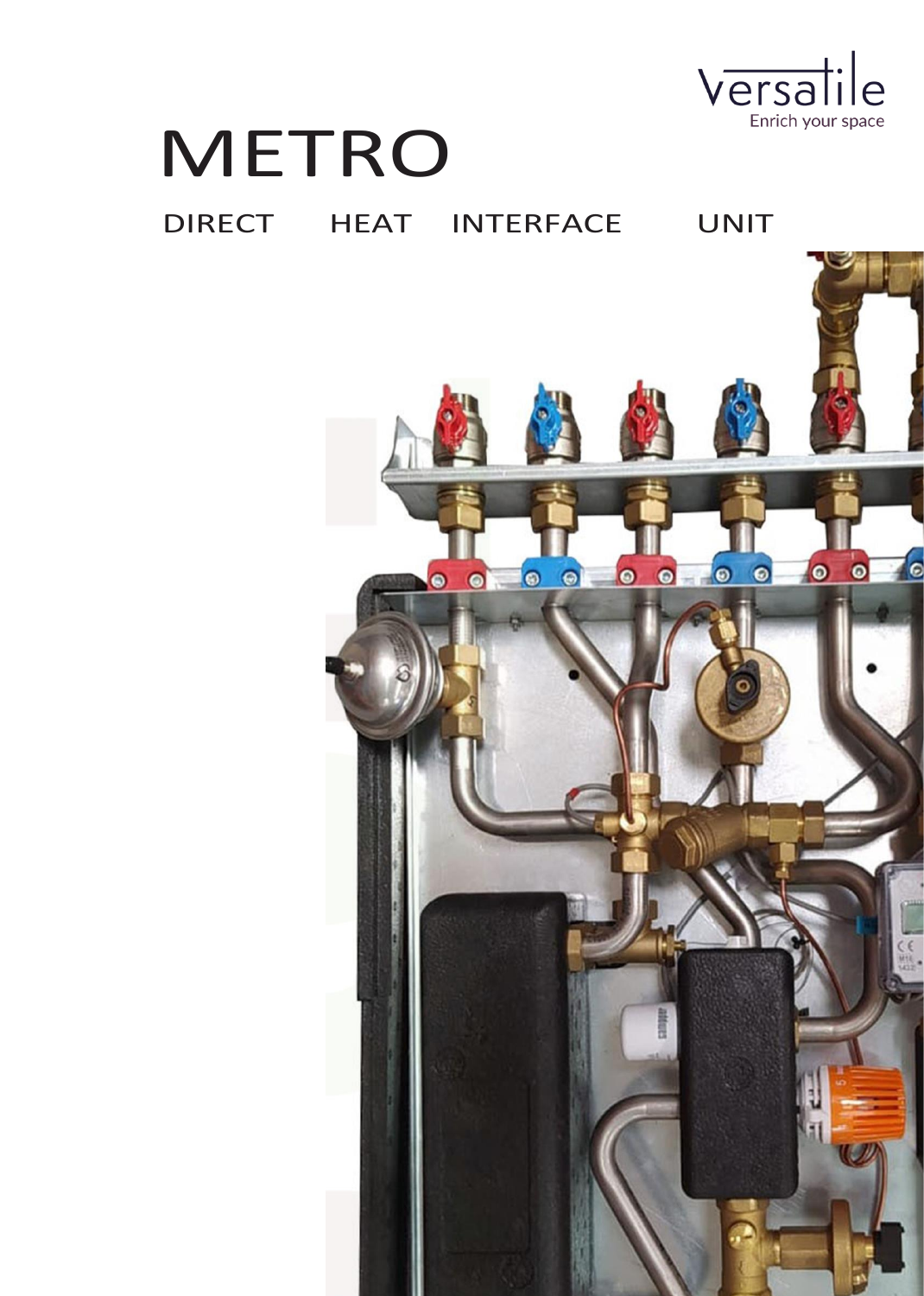

### **Direct Heat interface unit**

#### **Introduction**

The YGHP METRO range of direct heat interface units can deliver both instantaneous domestic hot water and heating demand in centralised plant installations. In a direct heat interface, there is no hydraulic separation between the secondary heating circuit and the primary circuit meaning space heating is delivered directly from the primary.

#### **Design**

Using a single SWEP plate heat exchanger, the YGHP METRO direct HIU delivers both instantaneous domestic hot water and space heating to individual dwellings.

The space heating is connected directly to the primary heat source circuit, negating the need for an additional plate heat exchanger, normally used in an indirect HIU.

Space heating flow temperatures are set using a mechanical thermostat to suit the particulars of any given installation. Two thermostats, with different control ranges, are available, ensuring the unit is suitable for both radiators and UFH.

An AFRISO electronically controlled actuator dictates flow to the space heating. In combination with a room thermostat, the YGHP METRO ensures comfort and stability of temperature for end users.

Installing engineers can set the flow temperature of the DHW to desired levels. This is controlled by a mechanical thermostat sitting within the plate heat exchanger, enabling the YGHP METRO to deliver DHW demand in industry leading times.

In addition to this, the DHW thermostat also boasts an anti-tamper function to help minimise the risk of scalding to end users.

There are also a variety of optional accessories offered including a flushing by-pass valve and a pre-payment valve for use with a number of different billing systems.

First fix kits are also available, giving the benefit of being able to flush and commission the primary circuit before the unit arrives on site.

Every YGHP METRO HIU is supplied with an EPP cover, maximising heat retention and helping maintain system performance.



#### **Features & Benefits**

- Robust, durable, mechanical design
- Front facing components for ease of maintenance
- First fix kits available for ease of install
- DHW demands up to 120kW
- DHW response time of three seconds
- Space heating demands up to 30kW
- Bespoke product development service
- Ideal for use with pre-fabricated utility cupboards
- Indemnified specification design support
- Pre-payment valve and heat meter options available
- WRAS approved & CE marked component parts
- SWEP plate heat exchanger
- CIMM water hammer expansion vessel
- AFRISO electronic actuator
- AISI 316L stainless steel pipework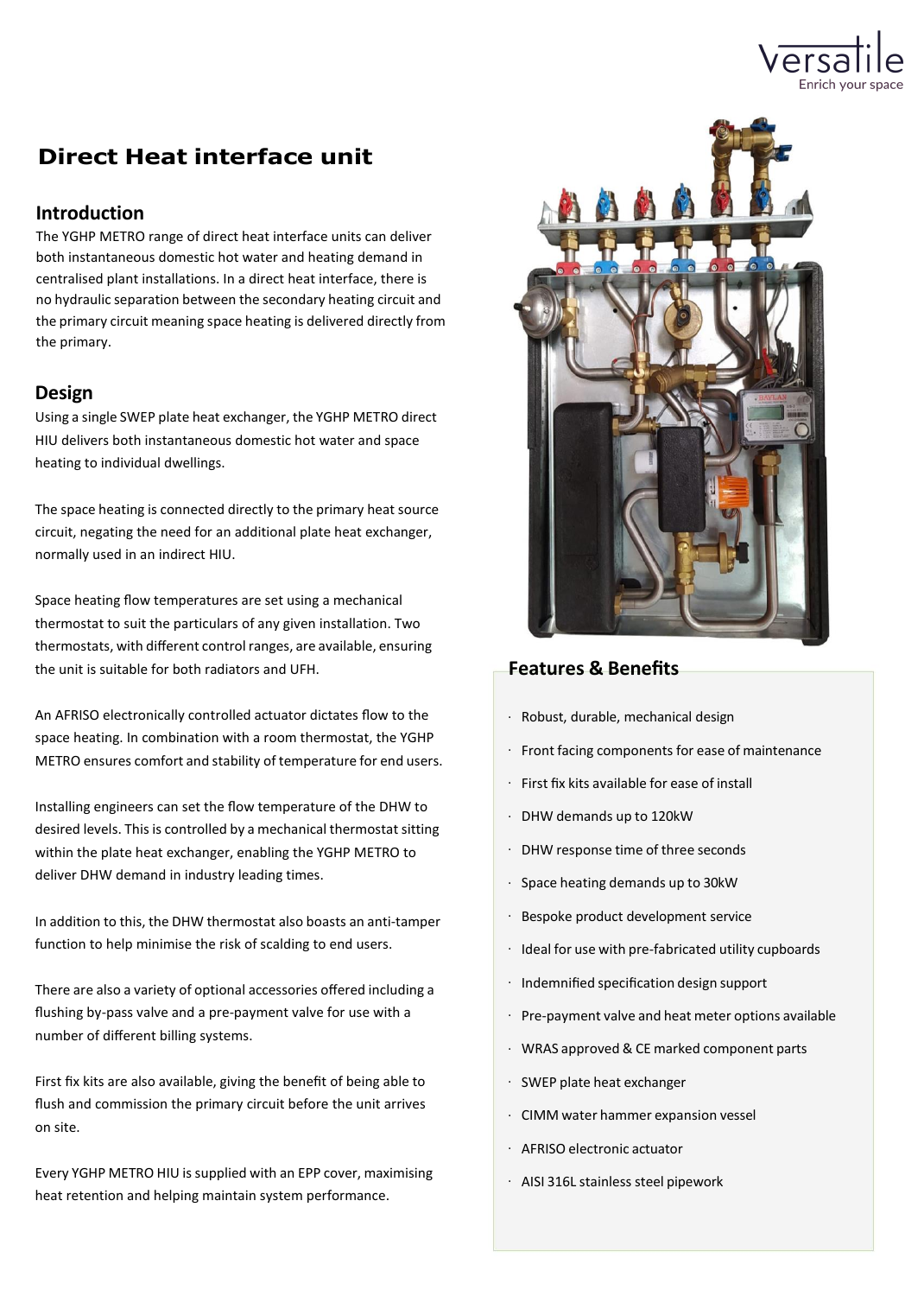

#### **Technical Specification:**

| <b>Heating</b>                            |                            |
|-------------------------------------------|----------------------------|
| Radiators                                 | 40-90 $\mathrm{^{\circ}C}$ |
| UFH                                       | $20-50$ °C                 |
| Secondary circuit max. pressure           | 10 Bar                     |
| Secondary circuit max. operating pressure | 2.5 <sub>Bar</sub>         |
| Max. pressure loss in primary             | 40 kPa                     |
| Max. pressure loss in secondary           | 40 kPa                     |
| Pump                                      | Wilo Para 15/7             |
| Safety relief valve setting               | 3 Bar                      |
| <b>Expansion vessel</b>                   | 8 Litres                   |
| Heating control circuit (room stat)       | 240 V                      |
| <b>Domestic Hot Water - DHW</b>           |                            |
| Set point                                 | $20-70$ °C                 |
| Max. pressure                             | 16 Bar                     |
| Max. operating pressure                   | 4 Bar                      |
| DHW flow rate                             | 12/18/23 l/ min            |
| <b>DHW PHE capacity</b>                   | 33 - 120 kW                |
| <b>Primary Side</b>                       |                            |
| Max. working pressure                     | 16 Bar                     |
| Max. working temperature                  | $90^{\circ}$ C             |
| Fluid medium                              | Water                      |
| DPCV factory setting                      | 40 kPa                     |
| Maximum differential pressure             | 150 kPa                    |
| <b>External Connections</b>               |                            |
| Primary flow                              | G 3/4" BSP                 |
| Primary return                            | G 3/4" BSP                 |
| Secondary flow                            | G 3/4" BSP                 |
| Secondary return                          | G 3/4" BSP                 |
| Cold water inlet                          | G 3/4" BSP                 |
| DHW outlet                                | G 3/4" BSP                 |
|                                           |                            |
| <b>Electrical Connections</b>             |                            |
| Main voltage                              | 230V AC + 10%              |
| Power frequency                           | 50-60 Hz                   |
| Operating voltage                         | $5 V AC + 10%$             |
| Input                                     | $0.15$ 3W                  |
| Protection                                | IP44                       |
|                                           |                            |
|                                           |                            |
|                                           |                            |
|                                           |                            |
|                                           |                            |
|                                           |                            |
|                                           |                            |

#### **Component Parts**

- 1. CIMM Water Hammer Shock Arrestor Vessel
- 2. Y-Pattern Strainer
- 3. AFRISO Electronic Actuator Head
- 4. Plate Heat Exchanger Cover (EPP)
- 5. SWEP Plate Heat Exchanger
- 6. Ball Valves
- 7. Flushing By-Pass Valve
- 8. BALLOREX Differential Pressure Control Valve
- 9. Manual Air Vent
- 10. Heat Meter Stool Piece
- 11. DHW Thermostatic Control Valve
- 12. BALLOREX Differential Pressure Control Valve

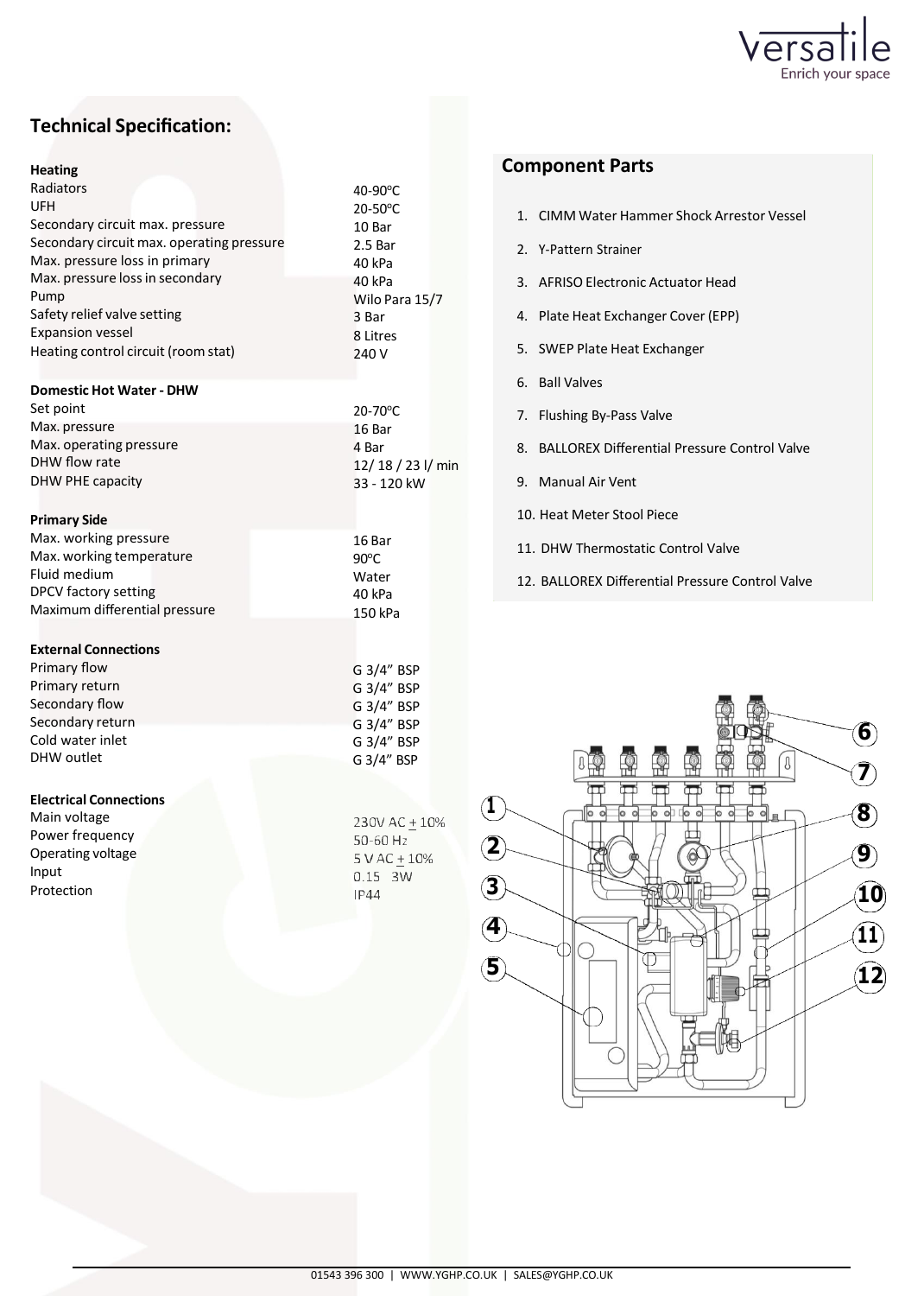







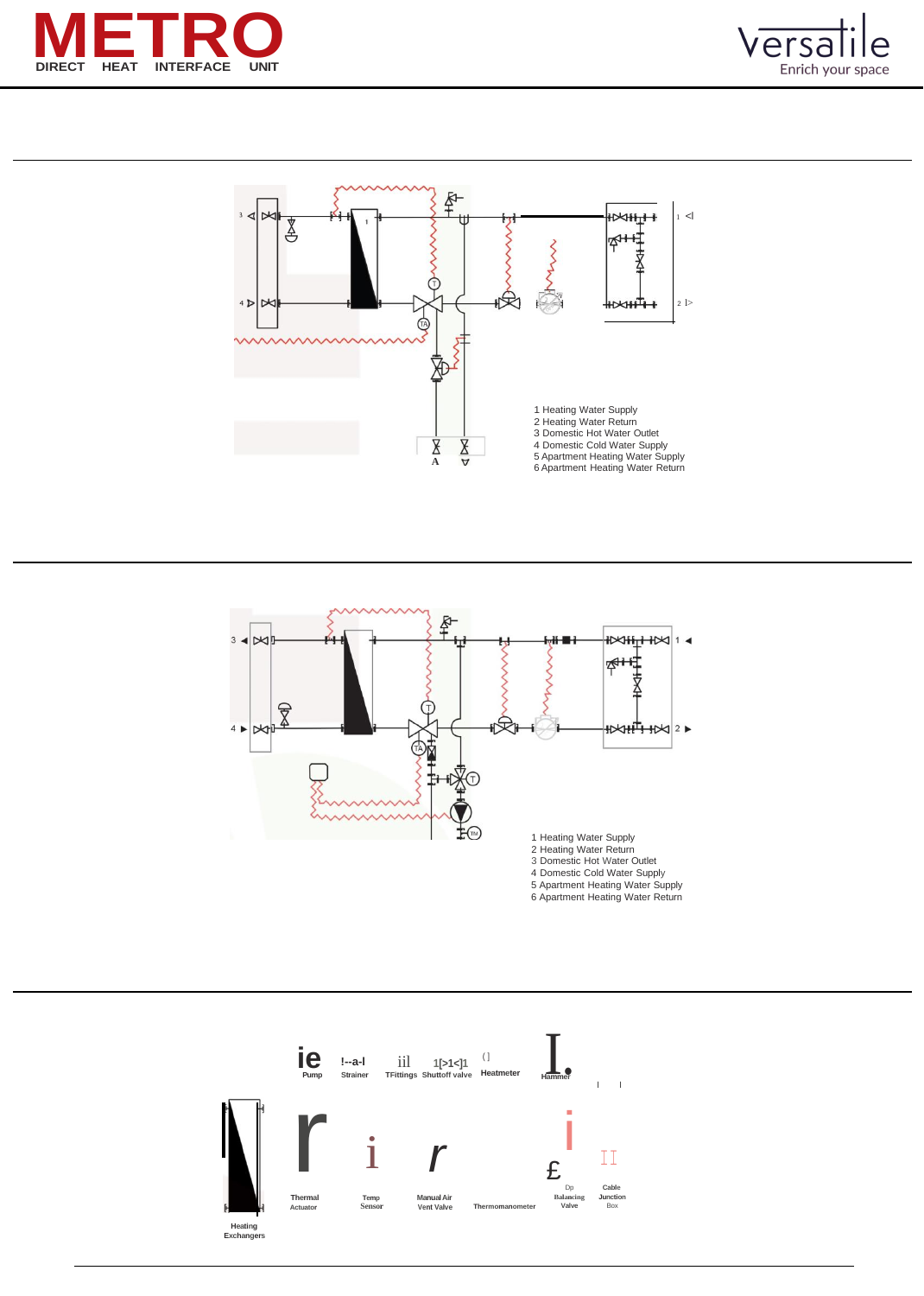

**PF PR**

#### **HYDRAULIC CONNECTIONS**

#### **Capacity One - DHW output up to 40kW**

**Capacity Two - DHW output up to 60kW**

**Capacity Three - DHW output up to 120kW**

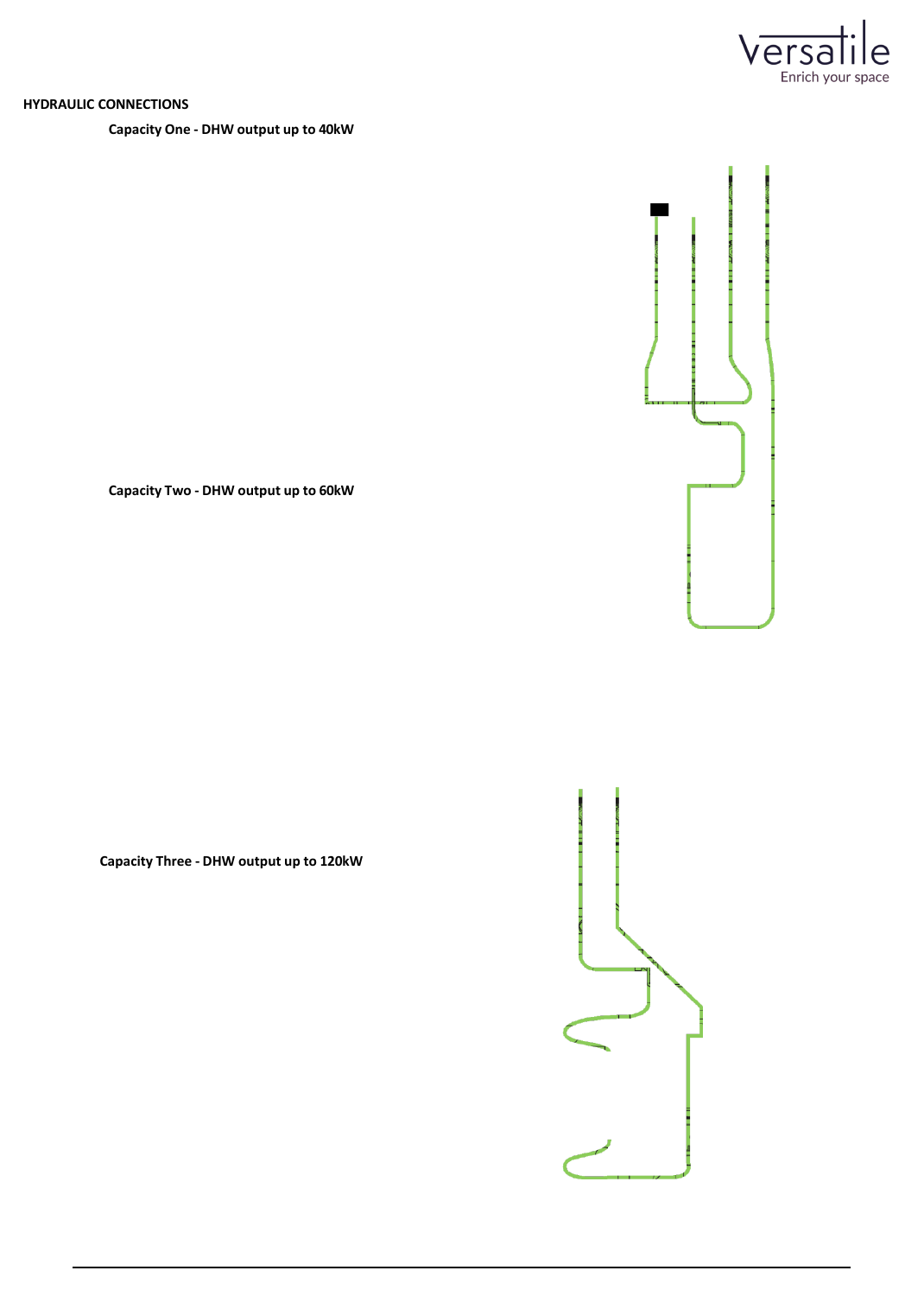